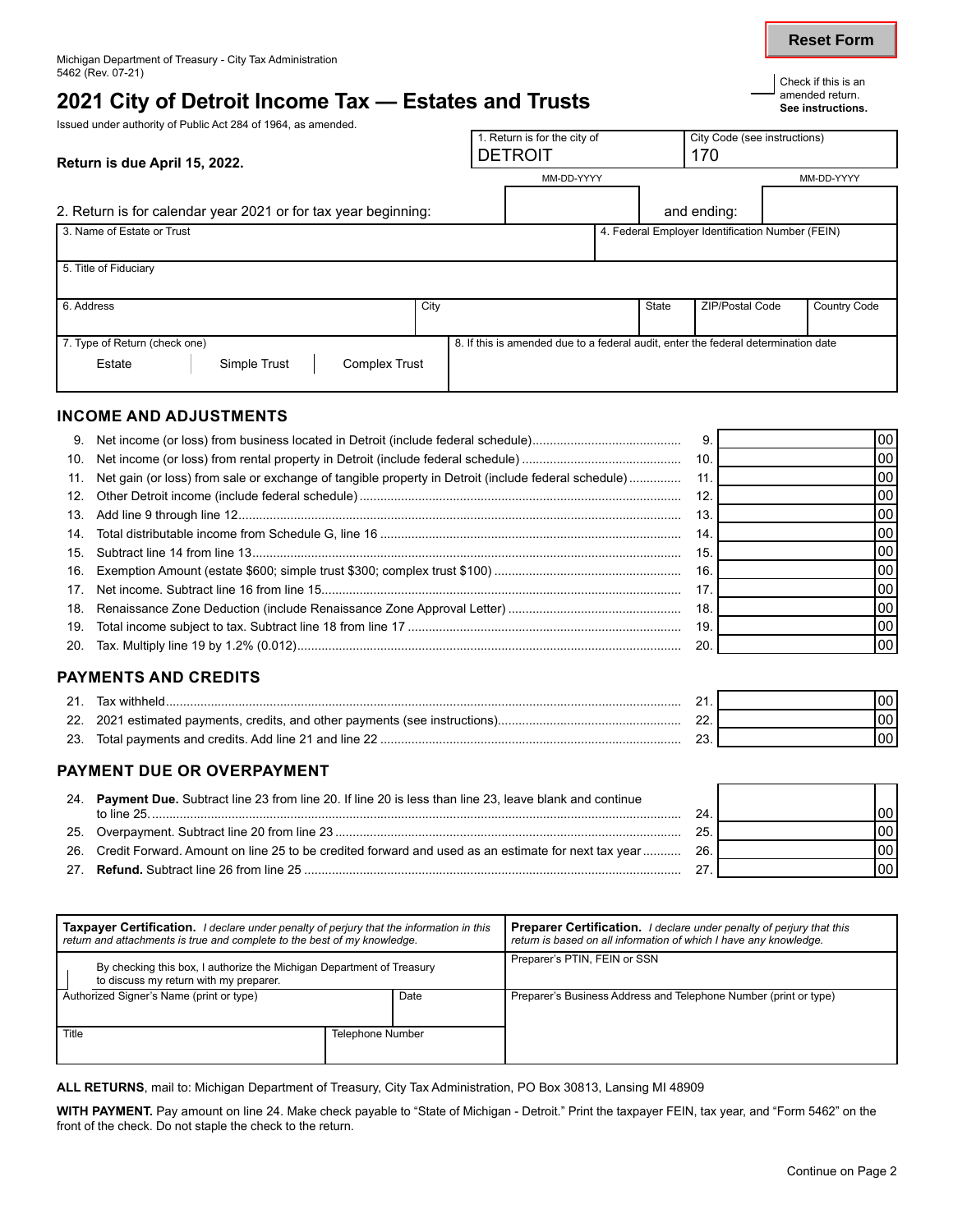FEIN

## **SCHEDULE G Complete for Resident Beneficiaries Only**

| <b>NAME</b>    | <b>SOCIAL SECURITY NUMBER</b> | <b>AMOUNT DISTRIBUTABLE</b> |
|----------------|-------------------------------|-----------------------------|
| $\mathbf{1}$ . |                               | 00                          |
|                |                               |                             |
| 2.             |                               | 00                          |
| 3.             |                               | 00                          |
|                |                               |                             |
| 4.             |                               | 00                          |
| 5.             |                               | 00                          |
| 6.             |                               | 00                          |
| 7.             |                               | 00                          |
|                |                               |                             |
| 8.             |                               | 00                          |
| 9.             |                               | 00                          |
| 10.            |                               | 00                          |
|                |                               |                             |
| 11.            |                               | 00                          |
| 12.            |                               | 00                          |
|                |                               | 00                          |
| $13.$          |                               |                             |
| 14.            |                               | 00                          |
| 15.            |                               | 00                          |
|                |                               |                             |
|                |                               | 00                          |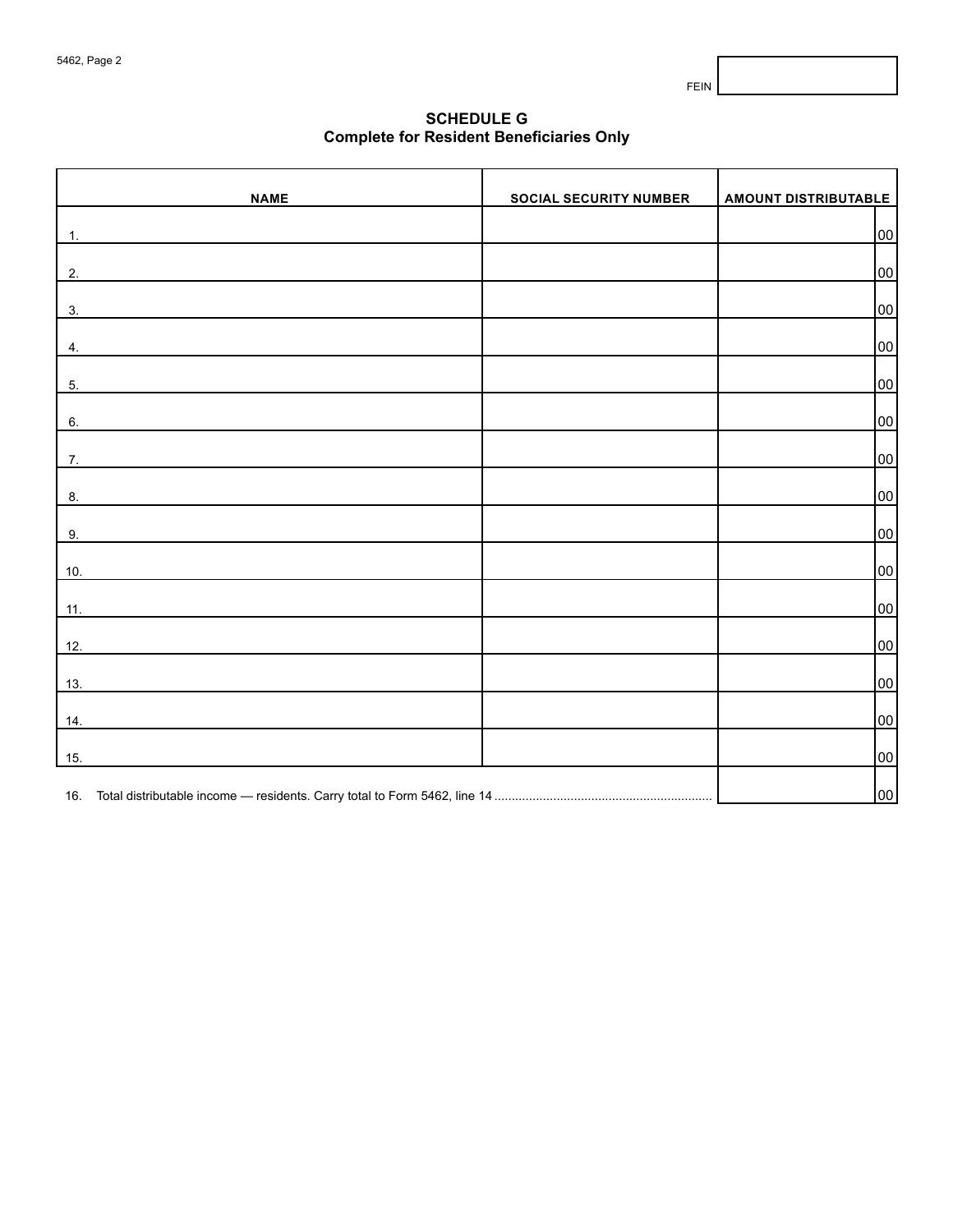# **Instructions for Form 5462 City of Detroit Income Tax — Estates and Trusts**

## **Who Must File?**

Each estate with gross income of more than \$600, each simple trust (one that is required to distribute all of its income currently) with gross income of more than \$300, and all other trusts (complex trusts) with gross income of more than \$100 of Detroit taxable income who are required to file a U.S. Income Tax Return for Estates and Trusts (U.S. Form 1041), must file a *City of Detroit Income Tax — Estates and Trusts* return (Form 5462) and complete Schedule G. A business trust that files as a corporation with the Internal Revenue Service and is "doing business" in Detroit must file a City of Detroit Corporate Income Tax Return (Form 5297).

## **Taxable Income**

The taxable income of the trust or estate will only include those kinds of income taxable to a nonresident. Detroit resident beneficiaries will report their portion of distributable net income on their individual returns and should receive this information from the fiduciary.

Distributable and nondistributable income from the following sources is subject to tax:

• All gross income that the descendant had a right to receive and that is not properly includible on the descendant's final return, including compensation received as an employee for work done or services performed in Detroit.

• Net profits of a business or profession based on business activity conducted in Detroit whether or not such business or profession is located in Detroit.

• Net profits from rental of real and tangible personal property located in Detroit.

• Gain on the sale or exchange of real and tangible personal property located in Detroit.

• Income from a partnership, estate or trust taxable under the Detroit Income Tax Ordinance.

## **Due Date**

Returns are due on or before April 15, 2022. If the due date falls on a Saturday, Sunday or holiday, the due date is the next business day.

Keep a copy of the return and all supporting schedules for six years.

Mail the completed return to:

Michigan Department of Treasury City Tax Administration PO Box 30813 Lansing MI 48909

If a tax due is reported on line 24, include a check or money order payable to "State of Michigan - Detroit." Write the FEIN, tax year, and "Form 5462" on the check.

#### **Penalty and Interest**

If the fiduciary payment is late, Treasury will add a penalty of 1 percent of the tax due. Penalty will increase by an additional 1 percent per month, or fraction thereof, up to a maximum of 25 percent of the tax due. If the fiduciary payment is late, add penalty and interest to the amount due. For interest rates for 2022, visit **<www.michigan.gov/citytax>** or call 517-636-4486.

#### **Extensions**

An extension of time to file may be requested by completing and filing the *Application for Extension of Time to File City Income Tax Estates and Trusts Return* (Form 5463) sending Treasury payment of the estimated tax liability. Treasury may grant a six-month extension for fiduciary returns. Treasury does not send a notice of approval.

An extension of time to file is not an extension of time to pay. If the tax due is underestimated and the payment made with the extension request is insufficient, interest is due on the unpaid amount. Compute interest from April 15 (or the due date of the return) to the date the tax is paid. Interest is 1 percent above prime rate and is adjusted on July 1 and January 1.

When 5462 is filed, include the amount of tax that was paid with the extension request on line 22.

#### **Amended Return**

To amend a return, check the box at the top of page one and complete the entire return, using corrected data as necessary. Attach a statement explaining the reason for the amended return. If a refund was issued with a previously filed return, include the amount of that refund in the total on line 22.

Include all forms and documents filed with the original return, even if not amending those items. Do not include a copy of the previous return.

**U.S. Form 1041 changes:** Treasury must be notified of any changes to the estate's or trust's U.S. Form 1041 if the items changed affect the Detroit liability. File an amended return within 180 days of the change and include payment of the tax due. If there was an overpayment of tax, file an amended return to request a refund.

## **Line-by-Line Instructions**

Line numbers not listed are explained on the form.

**Line 2:** If not a calendar-year taxpayer, enter the beginning and ending dates (MM-DD-YYYY) that correspond to the taxable period included in this return.

Tax year means the calendar year, or the fiscal year ending during the calendar year, on which the tax base of a taxpayer is computed. If a return is made for a part of a year, tax year means the period for which the return is made. Generally, a taxpayer's tax year is for the same period as is covered by its federal income tax return.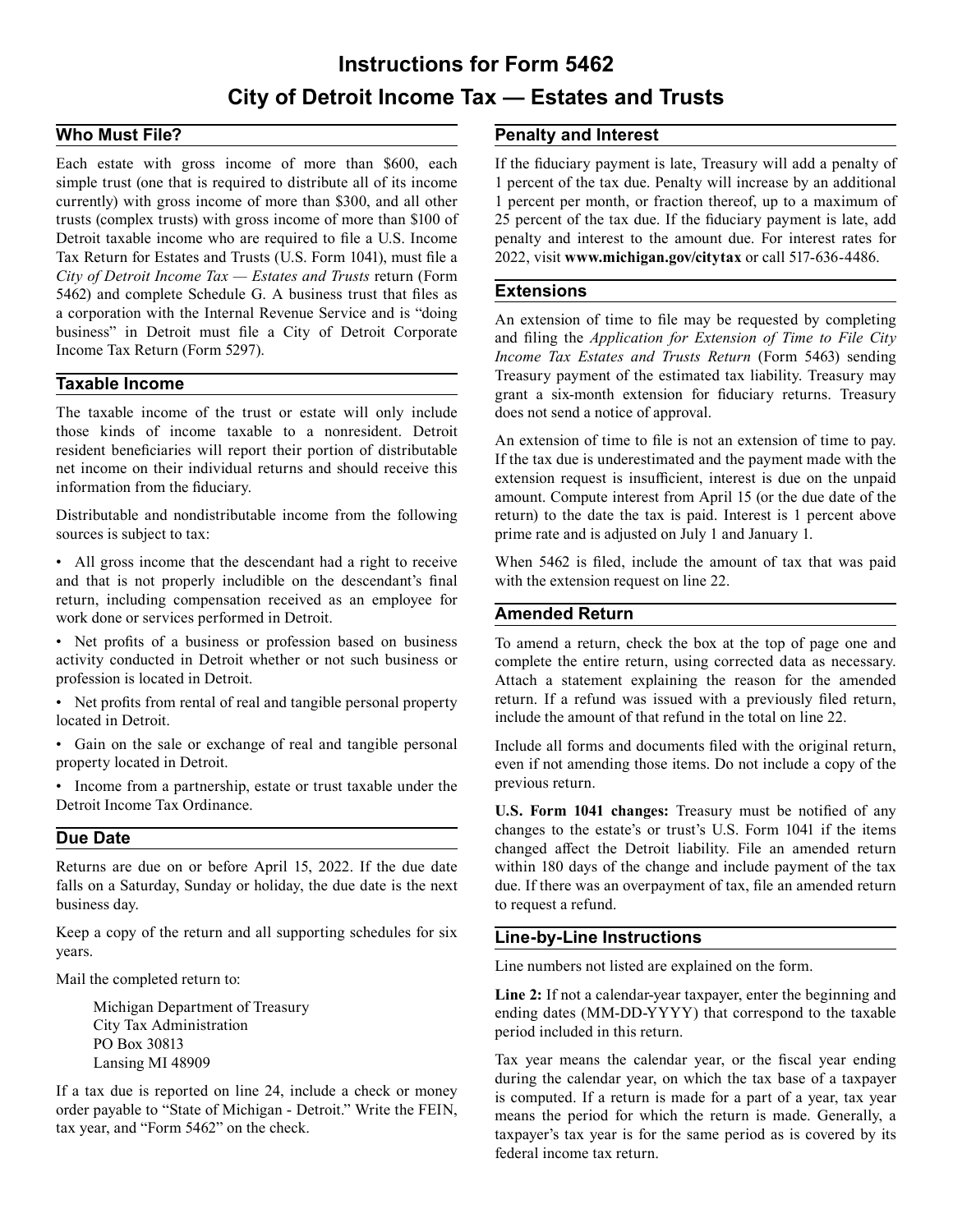**Line 4:** Enter the Federal Employer Identification Number (FEIN) of the estate or trust. Be sure to use the same account number on all City of Detroit forms related to this estate or trust. The FEIN from line 4 must be repeated at the top of page 2.

Line 5: Enter the complete address, including the two-digit abbreviation for the country code.

A complete list of country codes is available online at **michigan.gov/citytax**. Commonly used country codes are listed below:

| <b>United States</b> | US |
|----------------------|----|
| Canada               | ∩Ω |
| Mexico               | MX |

**NOTE:** Any correspondence regarding the return filed and/or refund will be sent to the address provided on this form.

#### **Income and Adjustments**

**Line 9:** Enter amount from federal Form 1041, line 3, that pertains to the net profit or (loss) from the operation of a business or profession to the extent it results from work done, services rendered or other business activities conducted in Detroit. A copy of Federal Schedule C must be submitted for each business conducting activity in Detroit.

Line 10: Enter amount from federal Form 1041, line 5, that pertains to net profit or loss from rentals or real and tangible personal property located in Detroit. All income reported on the federal Schedule E that comes from business activity in Detroit or property located in Detroit is income.

The following income reported on federal Schedule E is excludable: income from business activity or property outside Detroit; and income from other estates and trusts.

Passive Loss Limitations as set forth in the Internal Revenue Code apply when taking the rental loss deduction on the *City of Detroit Resident Income Tax Return* (Form 5118) may apply.

**Line 11:** Enter amount from Federal Form 1041, Line 4 that pertains to income to the extent the gain or loss is from sales of property located in Detroit. A capital loss from property located in the city is allowed to the same extent allowed under the Internal Revenue Code. An unused capital loss may be carried over to future tax years. The capital loss carryover for Detroit may be different from the carryover for federal income tax purposes. A deferred capital gain from an installment sales or similar exchange of property located in Detroit is taxable in the year recognized for federal income tax purposes. All income reported on the federal Schedule E that comes from business activity in Detroit or property located in Detroit is income.

**NOTE:** Gains or losses on sale of intangible assets (i.e., stocks, bonds, etc.) are not taxed nor deductible by estates and trusts on the Detroit return. The gains and losses from the sale or exchange of real and tangible personal property located in Detroit are entered on this line. Attach schedules from U.S. Form 1041 to support the entry.

Gain or loss on property purchased prior to July 1, 1962 must be determined by one of the following methods:

• The base may be the adjusted fair market value of the property on July 1, 1962, or

• Divide the number of months the property has been held since July 1, 1962 by the total number of months the property was held and apply this fraction to the total gain or loss as reported on estate or trust U.S. Form 1041.

Line 12: Enter amount from federal Form 1041, line 8, that pertains to other income to the extent it was earned in Detroit. Report estate or trust share of Detroit partnership income (or loss). If the estate or trust is a shareholder in a tax-option corporation that has elected to file under Subchapter S of the Internal Revenue Code it is not required to report a distribution nor may it deduct its share of any loss sustained by the corporation.

Attach a copy of the federal Schedule K-1 for estate or trust share of partnership losses on Detroit activities and federal Form 8582 (Passive Activity Loss Limitations).

Other Detroit income subject to tax that is not reported elsewhere, including all gross income that the descendant has a right to receive and that is not properly includible on the descendant's final return. List each item of other income excluded or adjusted. Attach a separate schedule if necessary. If excluding or adjusting reported ordinary gain or loss, attach a copy of Schedule 5 to the return.

**Line 14:** Complete Schedule G for resident beneficiaries including each beneficiary's name, Social Security number, and amount distributable. Enter total distributable income from line 16 of Schedule G on line 14. If additional space is needed, attach a schedule similar to Schedule G identifying additional beneficiaries by consecutive numbers.

**Line 16:** Estates and trusts are allowed the same exemptions as under the Federal Internal Revenue Code (\$600 for an estate, \$300 for a simple trust and \$100 for a complex trust). Enter exemption amount.

Line 18: Certain geographic areas within the filing city were designated as Renaissance Zones. This designation grants tax relief to qualified estates and trusts located and conducting business activity within a filing city Renaissance Zone. In conjunction with the designation of these zones, the Detroit Income Tax Ordinance was amended effective January 1, 1997, to include a Renaissance Zone deduction.

If applicable, residents should enter Renaissance Zone deduction in line 18 and attach Renaissance Zone approval letter.

#### **Payments and Credits**

**Line 21:** Enter the amount of Detroit tax withheld. Attach a copy of all documents showing the reported tax withheld.

**Line 22:** Enter total payments made on a "2021 City of Detroit Income Tax Estates and Trusts Quarterly Voucher" (Form 5464). Include overpayment carried forward from the prior year and payments made with the "Application for Extension of Time to File City Income Tax Estates and Trusts Return" (Form 5463).